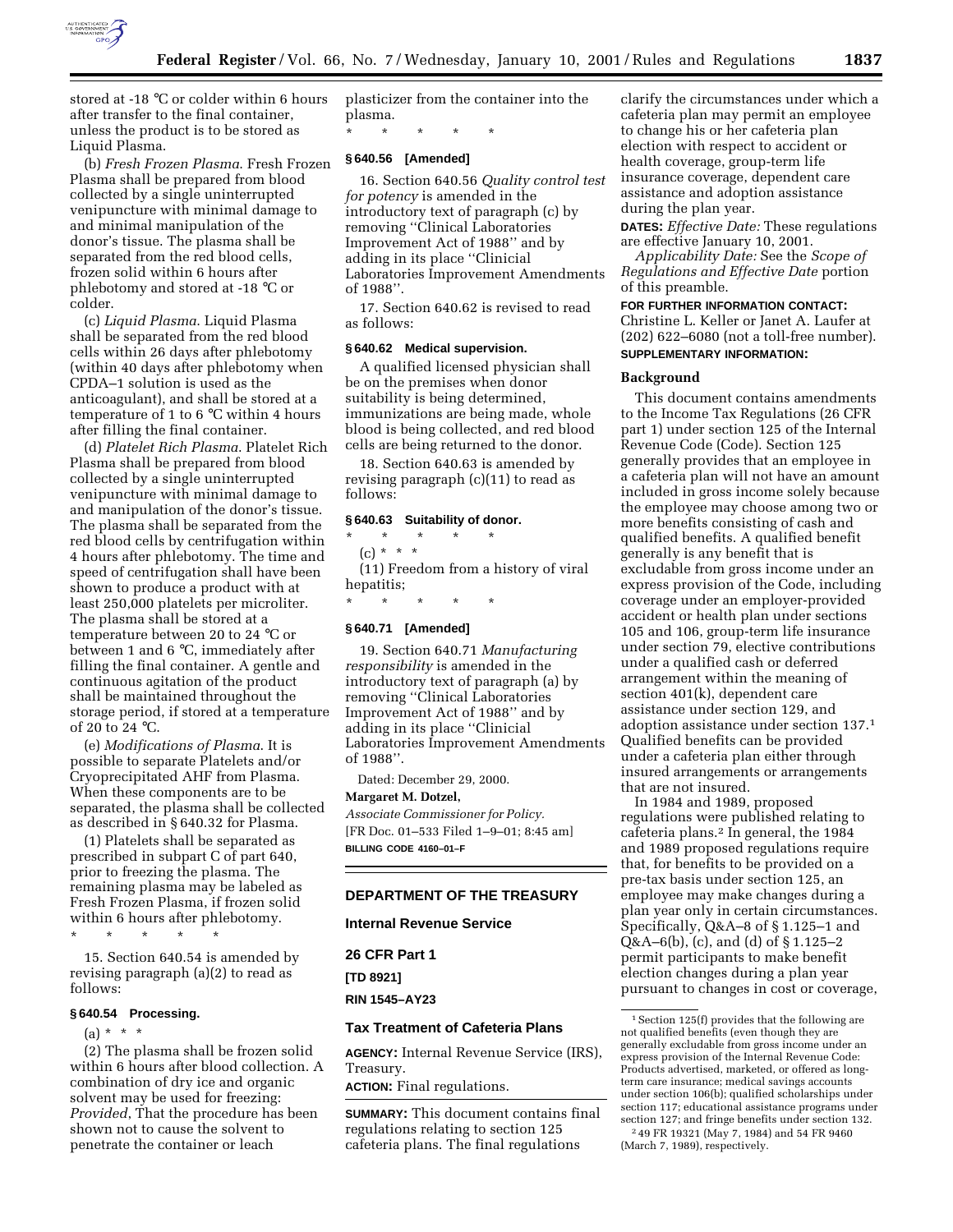changes in family status, and separation from service.

In 2000, final regulations 3 were issued permitting a participant in a cafeteria plan to change his or her accident or health coverage election during a period of coverage in specific circumstances such as where special enrollment rights arise under section 9801(f) (added to the Code by the Health Insurance Portability and Accountability Act of 1996 (HIPAA)(110 Stat. 1936), where eligibility for Medicare or Medicaid is gained or lost, or where a court issues a judgment, decree, or order requiring that an employee's child or foster child who is a dependent receive health coverage. In addition, the final regulations permit an employee to change his or her accident or health coverage election or groupterm life insurance election if certain change in status rules are satisfied.

On the same day that the final regulations were issued, proposed regulations 4 were also issued containing change in status rules that apply to other types of qualified benefits (*i.e.,* dependent care assistance and adoption assistance) and describing the circumstances under which changes in the cost or coverage of qualified benefits provide a basis for changes in cafeteria plan elections. The IRS and Treasury received written comments on the proposed regulations and held a public hearing on August 17, 2000. Having considered the comments and the statements made at the hearing, the IRS and Treasury revise the final regulations and adopt the proposed regulations as modified by this Treasury decision. The comments and revisions are discussed below.

#### **Explanation of Provisions**

### *1. Changes in the March 2000 Final Regulations*

With respect to group-term life insurance and disability coverage, the final regulations issued earlier this year provided flexibility by stating that, in the event of a change in an employee's marital status or a change in the employment status of the employee's spouse or dependent, an employee may elect either to increase such coverage or to decrease such coverage.5

Commentators recommended that this rule also apply in the case of birth, adoption, placement for adoption, or death. The argument was made that in these other situations—because these types of coverage are generally designed to provide income, instead of expense reimbursements—it may be appropriate for the employee to seek to increase or decrease the coverage. In accordance with these recommendations and in the interest of simplicity, the final regulations have been modified to allow participants to increase or decrease these types of coverage for all change of status events. Further, as also suggested by commentators, the final regulations have been modified to expand the rule to apply to coverage to which section 105(c) (which is coverage for permanent loss or loss of use of a member or function of the body) applies.

Commentators requested clarification as to how the election change rules with respect to special enrollment rights under section 9801(f) (enacted under HIPAA) apply to a participant who marries if the group health plan allows the participant to change his or her health coverage election retroactively to the date of the marriage. In response to this comment, language has been added to an example in the final regulations to clarify that an election change can be funded through salary reduction under a cafeteria plan only on a prospective basis, except for the retroactive enrollment right under section 9801(f) that applies in the case of an election made within 30 days of a birth, adoption, or placement for adoption.

With respect to accident or health coverage, the consistency rule in the final regulations requires that any employee who wishes to decrease or cancel coverage because he or she becomes eligible for coverage under a spouse's or dependent's plan due to a marital or employment change in status can do so only if he or she actually obtains coverage under that other plan. Commentators requested clarification as to the type of proof an employer must receive to satisfy this rule, expressing concern that a plan could not implement a change on a timely basis because of a need to obtain proper proof of the other coverage. An example in the final regulations has been revised to make it clear that employers may generally rely on an employee's certification that the employee has or will obtain coverage under the other plan (assuming that the employer has no reason to believe that the employee certification is incorrect).

The final regulations allow a participant to change his or her election if a judgment, decree or order resulting from a divorce, legal separation, annulment, or change in legal custody requires that an employee's spouse, former spouse, or other individual provide accident or health coverage for the employee's child or for a foster child who is a dependent of the employee. The final regulations were modified to clarify that the participant can only change his or her election if the spouse, former spouse, or other individual actually provides accident or health coverage for the child.

### *2. Changes From the March 2000 Proposed Regulations*

The final regulations being issued today are generally consistent with the proposed regulations that were issued earlier this year, but include various modifications.

#### *Cost and coverage rules*

The proposed regulations included rules allowing election changes in connection with a significant increase in cost or a significant curtailment in coverage, irrespective of whether the plan is insured or not insured. These cost and coverage rules (and the other rules in paragraph (f) of § 1.125–4) do not apply with respect to coverage under a health FSA.6 However, all of the rules in paragraphs (a) through (e) and paragraph (g) of the final regulations under § 1.125–4 do apply with respect to coverage under a health FSA. One modification reflected in the final regulations is to clarify that the cost increase rules apply when the amount of an employee's elective contributions under section 125 increases either due to the employee contributing a larger portion of the total cost of the qualified benefits plan (which might occur, for example, if part-time employees pay a larger portion of a plan's cost and the employee switches to part-time status) or due to an increase in the total cost of the qualified benefits plan.

In response to comments, modifications were also made to allow election changes during a period of coverage when there is a significant *decrease* in the cost of a qualified benefits plan or in the cost of a benefits package option under the qualified

<sup>3</sup>TD 8878 at 65 FR 15548 (March 23, 2000). These final regulations were preceded by temporary regulations issued in 1997. See 62 FR 60196 (November 7, 1997) and 62 FR 60165 (November 7, 1997).

<sup>4</sup>REG–117162–99 at 65 FR 15587 (March 23, 2000).

<sup>5</sup>For example, an employee might seek to increase group-item life insurance due to a marriage (because of the need to provide income to the new spouse in the event that the chief wage-earner dies)

or to decrease group-term life insurance due to a marriage (because the new spouse may be a wageearner who can support the family in the event that the employee dies).

<sup>6</sup>A flexible spending arrangement (FSA) is defined in section 106(c)(2). Under section 106(c)(2), an FSA is generally a benefit program under which the maximum reimbursement reasonably available for coverage is less than 500% of the value of the coverage. A health FSA is an accident or health plan that is an FSA.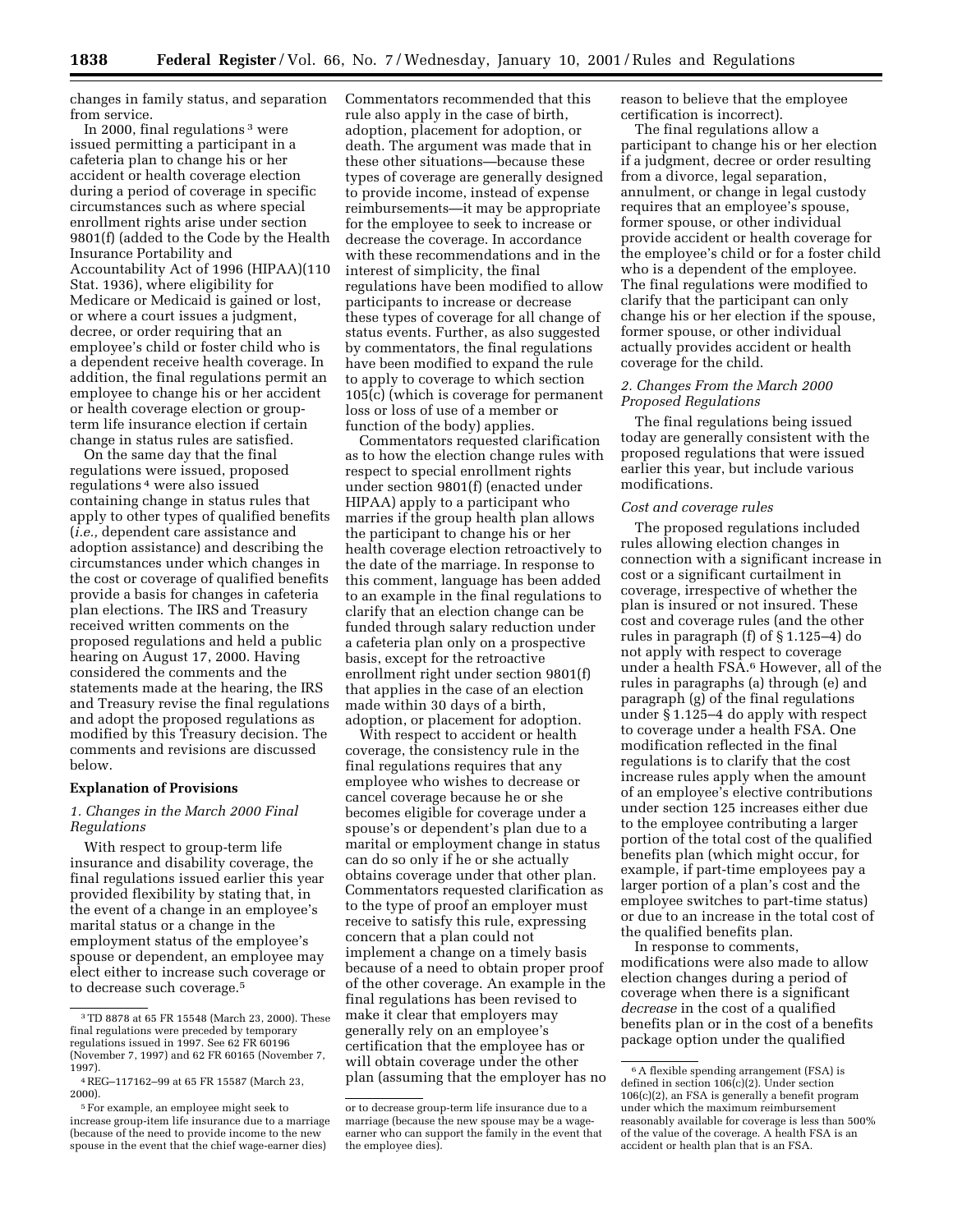benefits plan, as well as when there is a significant increase. Under the regulations as modified, if there is a significant decrease in the cost of a qualified benefits plan during the plan year, the final regulations permit a cafeteria plan to allow all employees, even those who have not previously participated in the cafeteria plan, to elect to participate in the qualified benefits plan through the cafeteria plan. Similarly, if there is a significant decrease in the cost of a benefits package option during the plan year, the final regulations permit a cafeteria plan to allow all eligible employees to elect that option (including employees who have elected another option, as well as those who have not previously participated in the cafeteria plan).

Further, in response to comments, modifications were also made to allow midyear election changes when there is a significant improvement in the coverage provided under a benefit package option, as well as when there is a new benefit package option offered under the plan.

Commentators also requested clarification as to whether a cafeteria plan could allow participants to drop coverage in response to a significant change in the cost or coverage of a qualified benefit. The final regulations clarify this issue, and provide that, if there is no other similar coverage, employees may drop coverage (including a change from family to single coverage) in response either to an increase in the cost of a qualified benefit or to a loss of coverage. The regulations also permit an employee to elect similar coverage in response to a significant curtailment in coverage. However, the regulations do not allow an employee to drop coverage altogether if there is a significant curtailment in coverage that does not constitute a loss of coverage. The regulations list the curtailments that are treated as a loss of coverage for this purpose, and include a complete loss of coverage (such as when an HMO ceases to be available in an area where an individual resides, or when an employee or a covered member of the employee's family loses all coverage under a benefit package option by reason of a lifetime or annual limitation). In addition, the final regulations allow a cafeteria plan, in its discretion,<sup>7</sup> to treat certain other events as a loss of coverage. These events include a substantial decrease in medical care providers (such as a major

hospital ceasing to be a member of a preferred provider network or a substantial decease in the physicians participating in a preferred provider network or an HMO), a reduction in the benefits for a specific type of medical condition or treatment with respect to which the employee or the employee's spouse or dependent is currently in a course of treatment,<sup>8</sup> or any other similar fundamental loss of coverage.

For purposes of these rules, a significant curtailment occurs only if there is an overall reduction in coverage provided so as to constitute reduced coverage generally (*i.e.,* a reduction in the fair market value of the coverage). Therefore, in most cases, the loss of one particular physician in a network does not constitute a significant curtailment.

In response to comments, the rule under the proposed regulations that allowed an employee to change his or her election in response to a change made under a spouse's or dependent's plan has been clarified and broadened. Under the final regulations, the rule applies to coverage available from any employer plan, including any plan of the same employer and any plan of a different employer. In addition, the regulations have been modified to allow an employee to elect to participate in a cafeteria plan if the employee (or the employee's spouse or dependent) loses coverage under a group health plan sponsored by a governmental or educational institution, such as a state program under the State Children Health Insurance Program (SCHIP).9 The regulations do not allow a cafeteria plan participant to cease participation in a cafeteria plan if he or she becomes eligible for SCHIP coverage during the year because of a concern that such a rule would violate a fundamental principle of Title XXI of the Social Security Act that SCHIP coverage not supplant existing public or private coverage.

# **Scope of Regulations and Effective Date**

These final regulations address all of the changes in status for which a cafeteria plan may permit election changes, including changes with respect to accident or health coverage, groupterm life insurance, dependent care assistance and adoption assistance. In addition, the regulations contain

guidance concerning election changes that are permitted because of changes in the cost or coverage of a qualified benefit plan.

Unless specifically noted, these regulations do not override other cafeteria plan requirements such as the rules pertaining to health flexible spending arrangements, and the rules concerning the Family and Medical Leave Act (Public Law 103–3 (107 Stat. 6)).10

The changes made by these regulations with respect to the March 2000 final regulations are applicable for cafeteria plan years beginning on or after January 1, 2001, except that the clarification made in paragraph (d)(1)(ii)(B) of these regulations (relating to a spouse, former spouse, or other individual obtaining accident or health coverage for an employee's child in response to a judgment, decree, or order) is applicable for cafeteria plan years beginning on or after January 1, 2002. With respect to the change made in paragraph  $(d)(1)(ii)(B)$  of these regulations, taxpayers may, until January 1, 2002, rely on either paragraph  $(d)(1)(ii)(B)$  of these regulations or the final regulations published in March 2000 (as § 1.125–  $4(d)(1)(ii)$ ).

The changes made from the March 2000 proposed regulations (including the rules relating to cost or coverage in paragraph (f) of these regulations) are applicable for cafeteria plan years beginning on or after January 1, 2002. With respect to these changes (including the rules relating to cost or coverage in paragraph (f) of these regulations), taxpayers may, until January 1, 2002, rely on either these regulations, the proposed regulations published in March 2000 (under § 1.125–4), or the cost or coverage change rules in the 1989 proposed regulations (at § 1.125–2  $(Q&A-6(b))$ .

# **Special Analyses**

It has been determined that this Treasury decision is not a significant regulatory action as defined in Executive Order 12866. Therefore, a regulatory assessment is not required. It also has been determined that section 553(b) of the Administrative Procedure Act (5 U.S.C. chapter 5) does not apply to these regulations, and because the regulation does not impose a collection of information on small entities, the Regulatory Flexibility Act (5 U.S.C. chapter 6) does not apply. Pursuant to section 7805(f) of the Internal Revenue Code, these regulations will be

<sup>7</sup>Such discretion may be exercised on a case by case basis, provided that the exercise of discretion satisfies section 125(c) which prohibits discrimination in favor of highly compensated participants.

<sup>8</sup>Any reduction in coverage that affects a specific individual must not violate the prohibition in section 9802 against discrimination on the basis of health status (and parallel HIPAA provisions in the Employee Retirment Income Security Act of 1974 and the Public Health Service Act). See §§ 54.9802– 1 and 54.9802–1T(b)(2).

<sup>9</sup>Added to the Society Security Act by section 4901 of the Balanced Budget Act of 1997, Public Law 105–33 (August 5, 1997).

<sup>10</sup>See § 1.125–3, published as a proposed rule at 60 FR 66229 (December 21, 1995).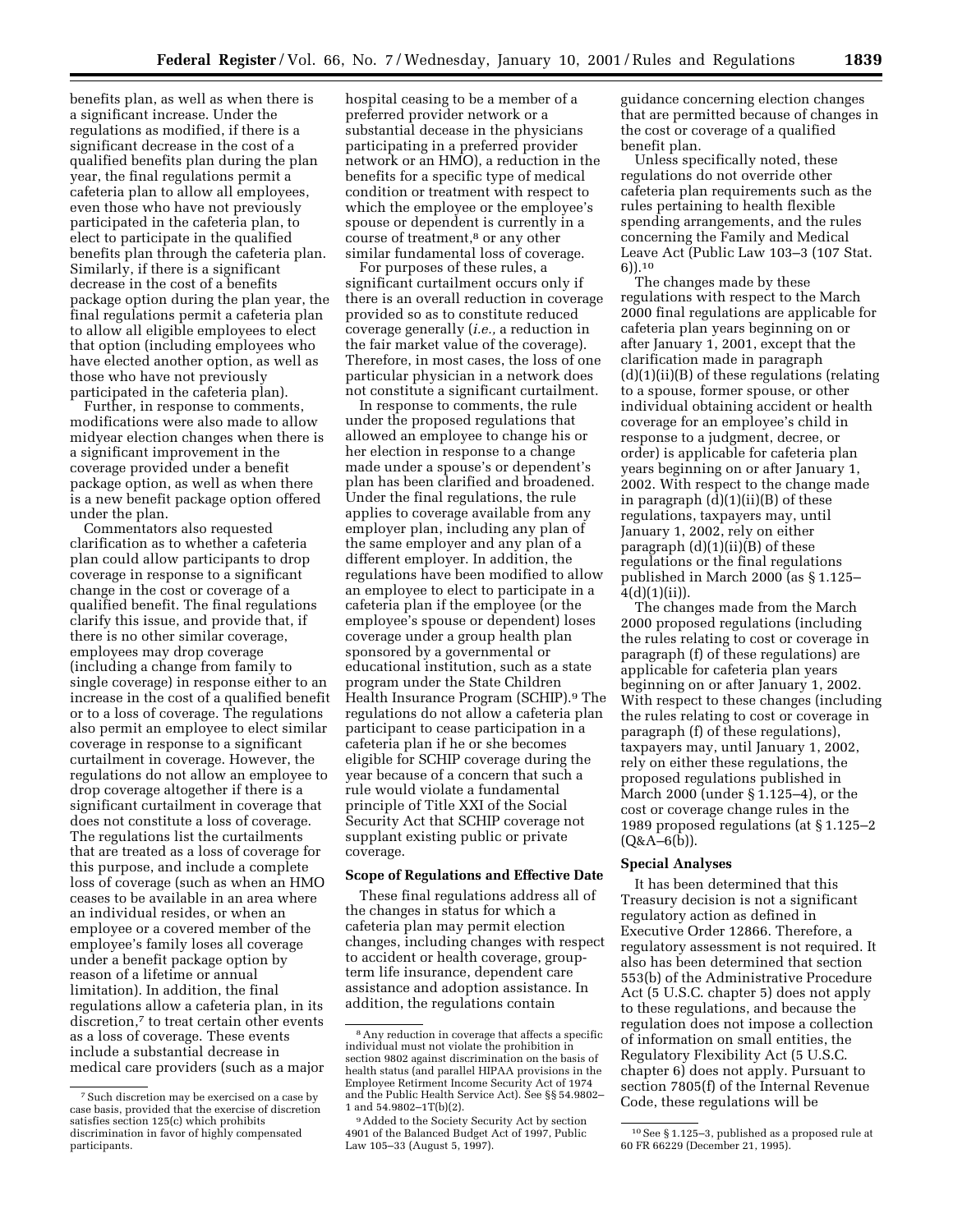submitted to the Chief Counsel for Advocacy of the Small Business Administration for comment on its impact on small business.

#### **Drafting Information**

The principal authors of these regulations are Christine L. Keller and Janet A. Laufer, Office of Division Counsel/Associate Chief Counsel (Tax Exempt and Government Entities). However, other personnel from the IRS and Treasury Department participated in their development.

#### **List of Subjects in 26 CFR Part 1**

Income taxes, Reporting and recordkeeping requirements.

### **Adoption of Amendments to the Regulations**

Accordingly, 26 CFR part 1 is amended as follows:

## **PART 1—INCOME TAXES**

**Paragraph 1.** The authority citation for part 1 continues to read in part as follows:

**Authority:** 26 U.S.C. 7805 \* \* \*

**Par. 2.** 1.125–4 is amended by: 1. Revising paragraphs (b)(2) *Example*

*2*(ii).

2. Revising paragraph (c)(1) and adding paragraph (c)(2)(vi).

3. Adding a sentence to the end of paragraph (c)(3)(i).

4. Removing the last sentence in paragraph (c)(3)(iii) and adding a sentence in its place.

5. Adding paragraph (c)(4) *Example 3* (iii).

6. Revising paragraph (c)(4) *Example 4* (ii) and adding paragraph (iii).

7. Adding paragraph (c)(4) *Example 9* and (c)(4) *Example 10.*

8. Revising paragraph (d)(1)(ii).

9. Revising paragraphs (f), (g), (i)(3) and (i)(4).

10. Adding a sentence at the end of paragraph (i)(8), and adding paragraph (i)(9).

11. Revising paragraph (j).

The additions and revisions read as follows:

#### **§ 1.125–4 Permitted election changes.**

\* \* \* \* \* (b) \* \* \*  $(2) * * * *$ 

*Example 2.\** \*\*

(ii) *M*'s cafeteria plan may permit *E* to change *E*'s salary reduction election to reflect the change to family coverage under *M*'s accident or health plan because the marriage would result in special enrollment rights under section 9801(f), pursuant to which an

election of family coverage under *M*'s accident or health plan would be required to be effective no later than the first day of the first calendar month beginning after the completed request for enrollment is received by the plan. Since no retroactive coverage is required in the event of marriage under section 9801(f), *E*'s salary reduction election may only be changed on a prospective basis. (*E*'s marriage to *F* is also a change in status under paragraph (c) of this section, as illustrated in Example 1 of paragraph (c)(4) of this section.)

(c) *Changes in status*—(1) *Change in status rule.* A cafeteria plan may permit an employee to revoke an election during a period of coverage with respect to a qualified benefits plan (defined in paragraph (i)(8) of this section) to which this paragraph (c) applies and make a new election for the remaining portion of the period (referred to in this section as an election change) if, under the facts and circumstances—

(i) A change in status described in paragraph  $(c)(2)$  of this section occurs; and

(ii) The election change satisfies the consistency rule of paragraph (c)(3) of this section.

\* \* \* \* \*

(2) \* \* \*

(vi) *Adoption assistance.* For purposes of adoption assistance provided through a cafeteria plan, the commencement or termination of an adoption proceeding.

(3) *Consistency rule*—(i) *Application to accident or health coverage and group-term life insurance.* \* \* \* A change in status that affects eligibility under an employer's plan includes a change in status that results in an increase or decrease in the number of an employee's family members or dependents who may benefit from coverage under the plan.

\* \* \* \* \* (iii) *Application of consistency rule.* \* \* \* With respect to group-term life insurance and disability coverage (as defined in paragraph (i)(4) of this section), an election under a cafeteria plan to increase coverage (or an election to decrease coverage) in response to a change in status described in paragraph (c)(2) of this section is deemed to correspond with that change in status as required by paragraph (c)(3)(i) of this section.

- $(4) * * * *$
- *Example 3.* \*\*\*

(iii) In addition, under paragraph (f)(4) of this section, if *F* makes an election change to cover *G* under *F*'s employer's plan, then *E* may make a corresponding change to elect employee-only coverage under *P*'s cafeteria plan.

*Example 4.\* \* \** 

(ii) The transfer is a change in status under paragraph (c)(2)(iii) of this section (relating to

a change in worksite), and, under the consistency rule in paragraph (c)(3) of this section, the cafeteria plan may permit *A* to make an election change to elect the indemnity option or HMO #2 or to cancel accident or health coverage.

(iii) The change in work location has no effect on *A*'s eligibility under R's health FSA, so no change in *A's* health FSA is authorized under this paragraph (c).

\* \* \* \* \*

*Example 9.* (i) Employee *A* has one child, *B.* Employee *A*'s employer, *X,* maintains a calendar year cafeteria plan that allows employees to elect coverage under a dependent care FSA. Prior to the beginning of the calendar year, *A* elects salary reduction contributions of \$4,000 during the year to fund coverage under the dependent care FSA for up to \$4,000 of reimbursements for the year. During the year, *B* reaches the age of 13, and *A* wants to cancel coverage under the dependent care FSA.

(ii) When *B* turns 13, *B* ceases to satisfy the definition of qualifying individual under section 21(b)(1) of the Internal Revenue Code. Accordingly, *B*'s attainment of age 13 is a change in status under paragraph (c)(2)(iv) of this section that affects *A*'s employmentrelated expenses as defined in section 21(b)(2). Therefore, *A* may make a corresponding change under *X*'s cafeteria plan to cancel coverage under the dependent care FSA.

*Example 10.* (i) Employer *Y* maintains a calendar year cafeteria plan under which full-time employees may elect coverage under either an indemnity option or an HMO. Employee *C* elects the employee-only indemnity option. During the year, *C* marries *D*. *D* has two children from a previous marriage, and has family group health coverage in a cafeteria plan sponsored by *D*'s employer, *Z. C* wishes to change from employee-only indemnity coverage to HMO coverage for the family. *D* wishes to cease coverage in *Z*'s group health plan and certifies to *Z* that *D* will have family coverage under *C*'s plan (and *Z* has no reason to believe the certification is incorrect).

(ii) The marriage is a change in status under paragraph (c)(2)(i) of this section. Under the consistency rule in paragraph (c)(3) of this section, *Y*'s cafeteria plan may permit *C* to change his or her salary reduction contributions to reflect the change from employee-only indemnity to HMO family coverage, and *Z* may permit *D* to revoke coverage under *Z*'s cafeteria plan.

(d) \* \* \* (1) \* \* \*

(ii) Permits the employee to make an election change to cancel coverage for the child if:

(A) The order requires the spouse, former spouse, or other individual to provide coverage for the child; and

(B) That coverage is, in fact, provided. \* \* \* \* \*

(f) *Significant cost or coverage changes*—(1) *In general.* Paragraphs (f)(2) through (5) of this section set forth rules for election changes as a result of changes in cost or coverage. This paragraph (f) does not apply to an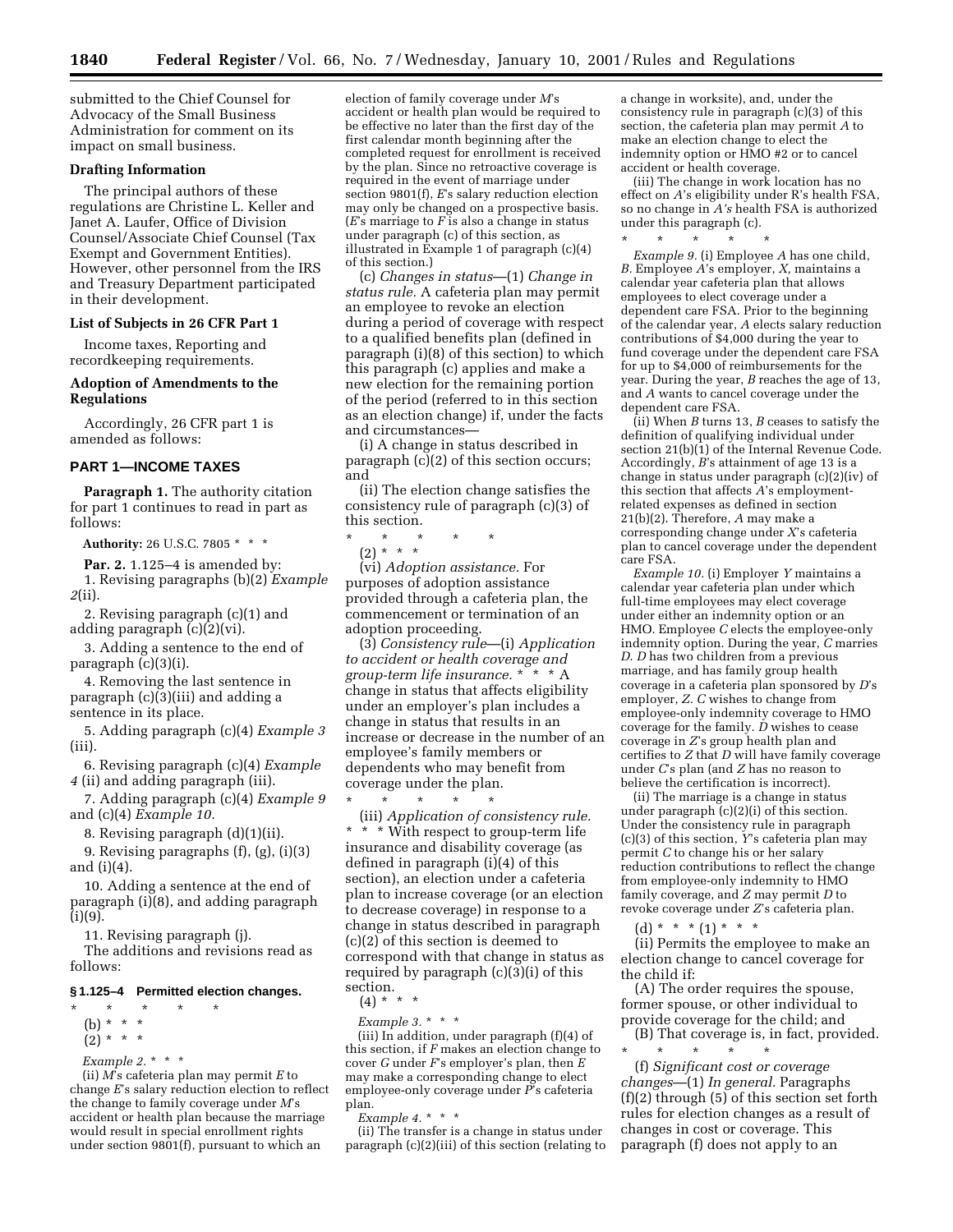election change with respect to a health FSA (or on account of a change in cost or coverage under a health FSA).

(2) *Cost changes*—(i) *Automatic changes.* If the cost of a qualified benefits plan increases (or decreases) during a period of coverage and, under the terms of the plan, employees are required to make a corresponding change in their payments, the cafeteria plan may, on a reasonable and consistent basis, automatically make a prospective increase (or decrease) in affected employees' elective contributions for the plan.

(ii) *Significant cost changes.* If the cost charged to an employee for a benefit package option (as defined in paragraph (i)(2) of this section) significantly increases or significantly decreases during a period of coverage, the cafeteria plan may permit the employee to make a corresponding change in election under the cafeteria plan. Changes that may be made include commencing participation in the cafeteria plan for the option with a decrease in cost, or, in the case of an increase in cost, revoking an election for that coverage and, in lieu thereof, either receiving on a prospective basis coverage under another benefit package option providing similar coverage or dropping coverage if no other benefit package option providing similar coverage is available. For example, if the cost of an indemnity option under an accident or health plan significantly increases during a period of coverage, employees who are covered by the indemnity option may make a corresponding prospective increase in their payments or may instead elect to revoke their election for the indemnity option and, in lieu thereof, elect coverage under another benefit package option including an HMO option (or drop coverage under the accident or health plan if no other benefit package option is offered).

(iii) *Application of cost changes.* For purposes of paragraphs (f)(2)(i) and (ii) of this section, a cost increase or decrease refers to an increase or decrease in the amount of the elective contributions under the cafeteria plan, whether that increase or decrease results from an action taken by the employee (such as switching between full-time and part-time status) or from an action taken by an employer (such as reducing the amount of employer contributions for a class of employees).

(iv) *Application to dependent care.* This paragraph (f)(2) applies in the case of a dependent care assistance plan only if the cost change is imposed by a dependent care provider who is not a relative of the employee. For this

purpose, a relative is an individual who is related as described in section 152(a)(1) through (8), incorporating the rules of section 152(b)(1) and (2).

(3) *Coverage changes*—(i) *Significant curtailment without loss of coverage.* If an employee (or an employee's spouse or dependent) has a significant curtailment of coverage under a plan during a period of coverage that is not a loss of coverage as described in paragraph (f)(3)(ii) of this section (for example, there is a significant increase in the deductible, the copay, or the outof-pocket cost sharing limit under an accident or health plan), the cafeteria plan may permit any employee who had been participating in the plan and receiving that coverage to revoke his or her election for that coverage and, in lieu thereof, to elect to receive on a prospective basis coverage under another benefit package option providing similar coverage. Coverage under a plan is significantly curtailed only if there is an overall reduction in coverage provided under the plan so as to constitute reduced coverage generally. Thus, in most cases, the loss of one particular physician in a network does not constitute a significant curtailment.

(ii) *Significant curtailment with loss of coverage.* If an employee (or the employee's spouse or dependent) has a significant curtailment that is a loss of coverage, the plan may permit that employee to revoke his or her election under the cafeteria plan and, in lieu thereof, to elect either to receive on a prospective basis coverage under another benefit package option providing similar coverage or to drop coverage if no similar benefit package option is available. For purposes of this paragraph (f)(3)(ii), a loss of coverage means a complete loss of coverage under the benefit package option or other coverage option (including the elimination of a benefits package option, an HMO ceasing to be available in the area where the individual resides, or the individual losing all coverage under the option by reason of an overall lifetime or annual limitation). In addition, the cafeteria plan may, in its discretion, treat the following as a loss of coverage—

 $(A)$   $\check{A}$  substantial decrease in the medical care providers available under the option (such as a major hospital ceasing to be a member of a preferred provider network or a substantial decrease in the physicians participating in a preferred provider network or an HMO);

(B) A reduction in the benefits for a specific type of medical condition or treatment with respect to which the

employee or the employee's spouse or dependent is currently in a course of treatment; or

(C) Any other similar fundamental loss of coverage.

(iii) *Addition or improvement of a benefit package option.* If a plan adds a new benefit package option or other coverage option, or if coverage under an existing benefit package option or other coverage option is significantly improved during a period of coverage, the cafeteria plan may permit eligible employees (whether or not they have previously made an election under the cafeteria plan or have previously elected the benefit package option) to revoke their election under the cafeteria plan and, in lieu thereof, to make an election on a prospective basis for coverage under the new or improved benefit package option.

(4) *Change in coverage under another employer plan.* A cafeteria plan may permit an employee to make a prospective election change that is on account of and corresponds with a change made under another employer plan (including a plan of the same employer or of another employer) if—

(i) The other cafeteria plan or qualified benefits plan permits participants to make an election change that would be permitted under paragraphs (b) through (g) of this section (disregarding this paragraph (f)(4)); or

(ii) The cafeteria plan permits participants to make an election for a period of coverage that is different from the period of coverage under the other cafeteria plan or qualified benefits plan.

(5) *Loss of coverage under other group health coverage.* A cafeteria plan may permit an employee to make an election on a prospective basis to add coverage under a cafeteria plan for the employee, spouse, or dependent if the employee, spouse, or dependent loses coverage under any group health coverage sponsored by a governmental or educational institution, including the following—

(i) A State's children's health insurance program (SCHIP) under Title XXI of the Social Security Act;

(ii) A medical care program of an Indian Tribal government (as defined in section 7701(a)(40)), the Indian Health Service, or a tribal organization

(iii) A State health benefits risk pool; or

(iv) A Foreign government group health plan.

(6) *Examples.* The following examples illustrate the application of this paragraph (f):

*Example 1.* (i) A calendar year cafeteria plan is maintained pursuant to a collective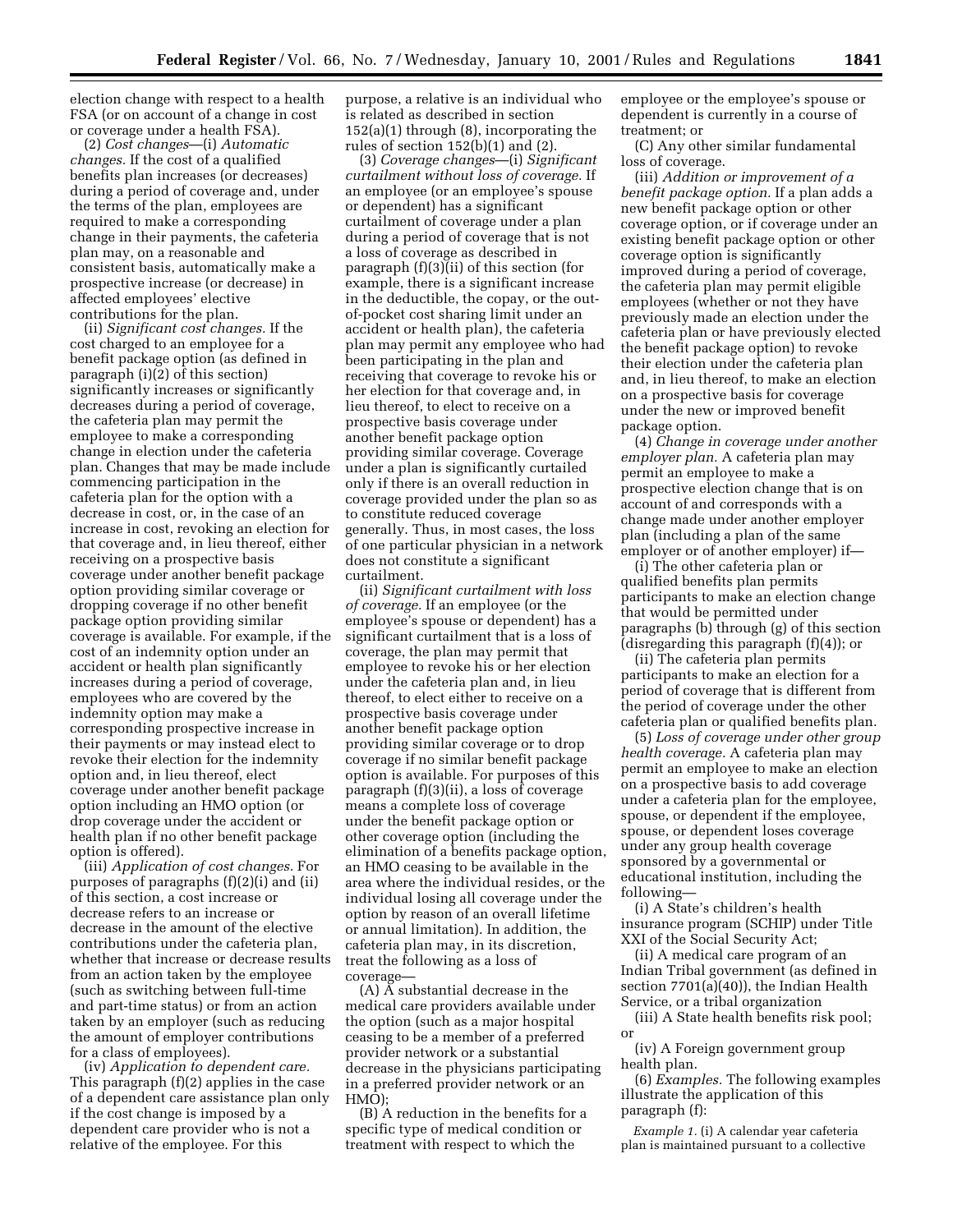bargaining agreement for the benefit of Employer *M*'s employees. The cafeteria plan offers various benefits, including indemnity health insurance and a health FSA. As a result of mid-year negotiations, premiums for the indemnity health insurance are reduced in the middle of the year, insurance copayments for office visits are reduced under the indemnity plan by an amount which constitutes a significant benefit improvement, and an HMO option is added.

(ii) Under these facts, the reduction in health insurance premiums is a reduction in cost. Accordingly, under paragraph (f)(2)(i) of this section, the cafeteria plan may automatically decrease the amount of salary reduction contributions of affected participants by an amount that corresponds to the premium change. However, the plan may not permit employees to change their health FSA elections to reflect the mid-year change in copayments under the indemnity plan.

(iii) Also, the decrease in co-payments is a significant benefit improvement and the addition of the HMO option is an addition of a benefit package option. Accordingly, under paragraph  $(f)(3)$ (ii) of this section, the cafeteria plan may permit eligible employees to make an election change to elect the indemnity plan or the new HMO option. However, the plan may not permit employees to change their health FSA elections to reflect differences in co-payments under the HMO option.

*Example 2.* (i) Employer *N* sponsors an accident or health plan under which employees may elect either employee-only coverage or family health coverage. The 12 month period of coverage under *N*'s cafeteria plan begins January 1, 2001. *N*'s employee, *A,* is married to *B.* Employee *A* elects employee-only coverage under *N*'s plan. *B*'s employer, *O*, offers health coverage to *O*'s employees under its accident or health plan under which employees may elect either employee-only coverage or family coverage. *O*'s plan has a 12-month period of coverage beginning September 1, 2001. *B* maintains individual coverage under *O*'s plan at the time *A* elects coverage under *N*'s plan, and wants to elect no coverage for the plan year beginning on September 1, 2001, which is the next period of coverage under *O*'s accident or health plan. *A* certifies to *N* that *B* will elect no coverage under *O*'s accident or health plan for the plan year beginning on September 1, 2001 and *N* has no reason to believe that *A*'s certification is incorrect.

(ii) Under paragraph (f)(4)(ii) of this section, *N*'s cafeteria plan may permit *A* to change *A*'s election prospectively to family coverage under that plan effective September 1, 2001.

*Example 3.* (i) Employer *P* sponsors a calendar year cafeteria plan under which employees may elect either employee-only or family health coverage. Before the beginning of the year, *P*'s employee, *C,* elects family coverage under *P*'s cafeteria plan. *C* also elects coverage under the health FSA for up to \$200 of reimbursements for the year to be funded by salary reduction contributions of \$200 during the year. *C* is married to *D,* who is employed by Employer *Q. Q* does not maintain a cafeteria plan, but does maintain

an accident or health plan providing its employees with employee-only coverage. During the calendar year, *Q* adds family coverage as an option under its health plan. *D* elects family coverage under *Q*'s plan, and *C* wants to revoke *C*'s election for health coverage and elect no health coverage under *P*'s cafeteria plan for the remainder of the year.

(ii) *Q*'s addition of family coverage as an option under its health plan constitutes a new coverage option described in paragraph (f)(3)(ii) of this section. Accordingly, pursuant to paragraph (f)(4)(i) of this section, *P*'s cafeteria plan may permit *C* to revoke *C*'s health coverage election if *D* actually elects family health coverage under *Q*'s accident or health plan. Employer *P*'s plan may not permit *C* to change *C*'s health FSA election.

*Example 4.* (i) Employer *R* maintains a cafeteria plan under which employees may elect accident or health coverage under either an indemnity plan or an HMO. Before the beginning of the year, *R*'s employee, *E* elects coverage under the HMO at a premium cost of \$100 per month. During the year, *E* decides to switch to the indemnity plan, which charges a premium of \$140 per month.

(ii) *E*'s change from the HMO to indemnity plan is not a change in cost or coverage under this paragraph (f), and none of the other election change rules under paragraphs (b) through (e) of this section apply.

(iii) Although *R*'s health plan may permit  $E$  to make the change from the HMO to the indemnity plan, *R*'s cafeteria plan may not permit *E* to make an election change to reflect the increased premium. Accordingly, if *E* switches from the HMO to the indemnity plan, *E* may pay the \$40 per month additional cost on an after-tax basis.

*Example 5.* (i) Employee *A* is married to Employee *B* and they have one child, *C.* Employee *A*'s employer, *M,* maintains a calendar year cafeteria plan that allows employees to elect coverage under a dependent care FSA. Child *C* attends *X*'s on site child care center at an annual cost of \$3,000. Prior to the beginning of the year, *A* elects salary reduction contributions of \$3,000 during the year to fund coverage under the dependent care FSA for up to \$3,000 of reimbursements for the year. Employee *A* now wants to revoke *A*'s election of coverage under the dependent care FSA, because *A* has found a new child care provider.

(ii) The availability of dependent care services from the new child care provider (whether the new provider is a household employee or family member of *A* or *B* or a person who is independent of *A* and *B*) is a significant change in coverage similar to a benefit package option becoming available. Because the FSA is a dependent care FSA rather than a health FSA, the coverage rules of this section apply and *M*'s cafeteria plan may permit *A* to elect to revoke *A*'s previous election of coverage under the dependent care FSA, and make a corresponding new election to reflect the cost of the new child care provider.

*Example 6.* (i) Employee *D* is married to Employee *E* and they have one child, *F.* Employee *D*'s employer, *N*, maintains a calendar year cafeteria plan that allows

employees to elect coverage under a dependent care FSA. Child *F* is cared for by *Y*, *D*'s household employee, who provides child care services five days a week from 9 a.m. to 6 p.m. at an annual cost in excess of \$5,000. Prior to the beginning of the year, *D* elects salary reduction contributions of \$5,000 during the year to fund coverage under the dependent care FSA for up to \$5,000 of reimbursements for the year. During the year, *F* begins school and, as a result, *Y*'s regular hours of work are changed to five days a week from 3 p.m. to 6 p.m. Employee *D* now wants to revoke *D*'s election under the dependent care FSA, and make a new election under the dependent care FSA to an annual cost of \$4,000 to reflect a reduced cost of child care due to *Y*'s reduced hours.

(ii) The change in the number of hours of work performed by *Y* is a change in coverage. Thus, *N*'s cafeteria plan may permit *D* to reduce *D*'s previous election under the dependent care FSA to \$4,000.

*Example 7.* (i) Employee *G* is married to Employee *H* and they have one child, *J.* Employee *G*'s employer, *O*, maintains a calendar year cafeteria plan that allows employees to elect coverage under a dependent care FSA. Child *J* is cared for by *Z, G*'s household employee, who is not a relative of *G* and who provides child care services at an annual cost of \$4,000. Prior to the beginning of the year, *G* elects salary reduction contributions of \$4,000 during the year to fund coverage under the dependent care FSA for up to \$4,000 of reimbursements for the year. During the year, *G* raises *Z*'s salary. Employee  $\tilde{G}$  now wants to revoke  $G$ 's election under the dependent care FSA, and make a new election under the dependent care FSA to an annual amount of \$4,500 to reflect the raise.

(ii) The raise in *Z*'s salary is a significant increase in cost under paragraph (f)(2)(ii) of this section, and an increase in election to reflect the raise corresponds with that change in status. Thus, *O*'s cafeteria plan may permit *G* to elect to increase *G*'s election under the dependent care FSA.

*Example 8.* (i) Employer *P* maintains a calendar year cafeteria plan that allows employees to elect employee-only, employee plus one dependent, or family coverage under an indemnity plan. During the middle of the year, Employer *P* gives its employees the option to select employee-only or family coverage from an HMO plan. *P*'s employee, *J*, who had elected employee plus one dependent coverage under the indemnity plan, decides to switch to family coverage under the HMO plan.

(ii) Employer *P*'s midyear addition of the HMO option is an addition of a benefit package option. Under paragraph (f) of this section, Employee *J* may change his or her salary reduction contributions to reflect the change from indemnity to HMO coverage, and also to reflect the change from employee plus one dependent to family coverage (however, an election of employee-only coverage under the new option would not correspond with the addition of a new option). Employer *P* may not permit *J* to change *J*'s health FSA election.